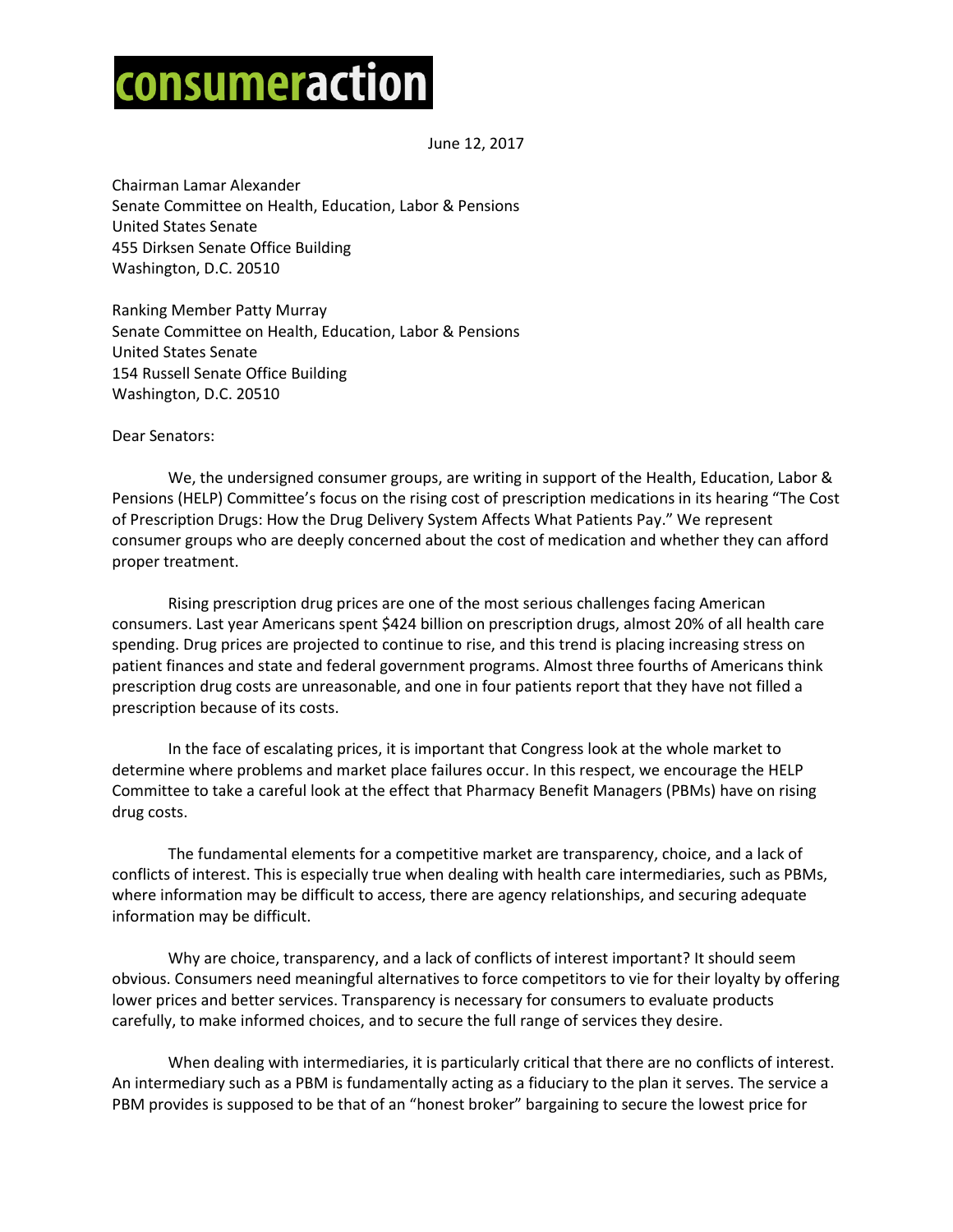$\overline{\phantom{a}}$ 

drugs and drug dispensing services. When a PBM has a relationship with either a drug company or a pharmacy chain, or has its own pharmacy dispensing operations, it is effectively serving two masters.

Only where these three elements—choice, transparency, and lack of conflicts of interest—are present can we expect free market forces to lead to the best products, with the greatest services at the lowest cost. Where these factors are absent, consumers suffer from higher prices, less service, and less choice.

Unfortunately, in all three respects, PBM markets do not function as effectively as they could. Few markets are as concentrated, opaque and complex, and subject to rampant anticompetitive and deceptive conduct as PBM markets. Regulation is necessary to ensure that PBMs cannot exploit consumers, health plans, employers and the state.

There is a rising body of evidence that PBMs are an acute cause of rising drug costs. Just last month, the Pacific Research Institute conducted a review on the literature concerning PBMs and concluded that PBMs:

- Create pricing uncertainty by incentivizing higher list prices for medicines that enable large rebates and discounts (which are particularly valuable for PBMs);
- The large discrepancy between list prices and transaction prices causes higher patient co-pays than necessary (co-pays typically depend on list prices);
- For Medicare Part D patients, the higher list prices and higher co-pays can push patients into the coverage gap (donut hole) faster;
- Impose large, and often unknown, fees that create substantial revenue uncertainty and volatility, which are particularly problematic for small, longterm care, and specialty pharmacies;
- Increase PBMs' share of the gross expenditures at the expense of pharmacies and manufacturers; and,
- Through control of the drug formularies, impose undue influence on the medicines patients can access. $<sup>1</sup>$ </sup>

The ways that PBMs drive profits to the detriment of consumers do not end at rebates and discounts. For example, CNN reported that certain patients were paying copays higher than the actual costs of the medication.<sup>2</sup> PBMs would then clawback – and generally keep – a portion of the copay. Many contracts between pharmacists and PBMs prevent the pharmacists from telling their customers that they could save money by paying in cash. In another example, reported by The New York Times, the PBM Express Scripts charged a drug manufacturer an increasingly larger administrative fee – rising as the drug's price rose – that went from \$25,000 to \$130,000 a month.<sup>3</sup> It is unclear how much of these administrative fees are passed on to Express Scripts' clients.

<sup>1</sup> Wayne Winegarden, *The Economic Costs of Pharmacy Benefit Managers: A Review of the Literature* at 9 (May 2017), http://www.pacificresearch.org/fileadmin/images/Studies\_2017/PBM\_Lit\_Final.pdf.

<sup>&</sup>lt;sup>2</sup> Julie Appleby, Filling a prescription? You might be better off paying cash, CNN (June 23, 2016),

http://www.cnn.com/2016/06/23/health/prescription-drug-prices-pbm/.

<sup>3</sup> Katie Thomas and Charles Ornstein, *Express Scripts Sues Maker of Overdose Drug, Intensifying Feud*, The New York Times (May 31, 2017), https://www.nytimes.com/2017/05/31/health/express-scripts-sues-maker-ofoverdose-drug-intensifying-feud.html.